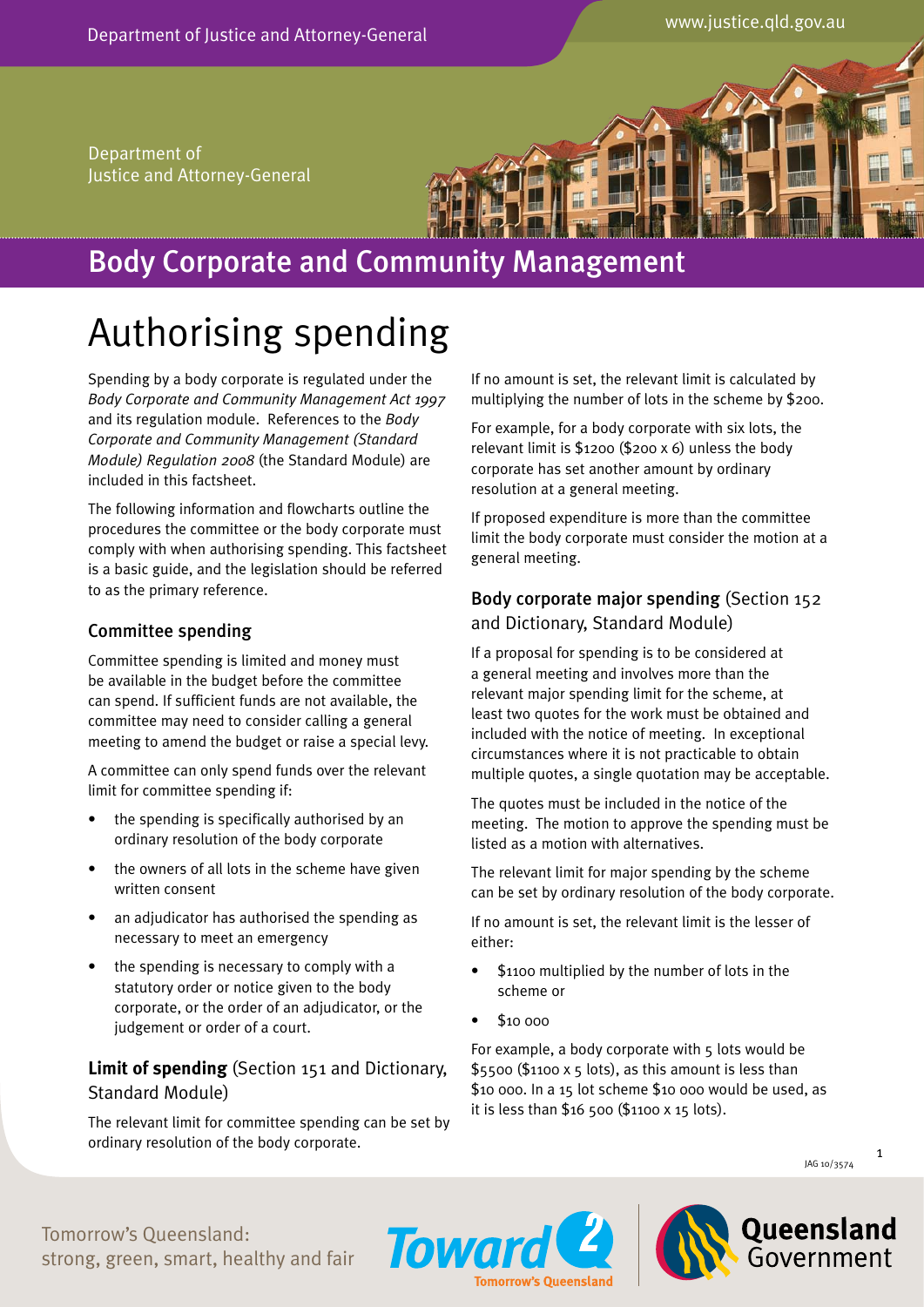# Major spending by the committee (Section 153 and Dictionary, Standard Module)

The body corporate may set the relevant limit for committee spending to an amount that is more than the relevant limit for major spending by the scheme.

If that is the case and the committee is considering a motion to carry out work that is more than the relevant limit for major spending for the scheme, the committee must obtain and consider at least two quotations for carrying out the work.

#### Improvements to common property

#### **A body corporate may make improvements to the common property if:**

- the cost of the proposal is not more than the basic improvements limit for the scheme
- the improvements are within the ordinary resolution improvement range for the scheme and are authorised by ordinary resolution (but only one such motion can be approved in each financial year)
- the improvements are authorised by special resolution
- the improvements are authorised by an adjudicator as reasonably necessary for the health, safety or security of persons using the common property.

The basic improvements limit is calculated by multiplying the number of lots by \$300.

If the cost of the proposal is less than the basic improvements limit, the proposal can be approved by the committee or an ordinary resolution, depending on whether the cost of the proposal is within the committee spending limit.

The ordinary resolution improvement range is an amount that is more than the basic improvement limit and less than \$2000 times the number of lots.

(In a layered scheme, the above amounts are calculated by the number of layered lots.)

## Spending proposals

If a series of proposals forms a single project, the cost of carrying out any one of the proposals is taken to be more than the relevant limit for major spending for the scheme if the cost of the project, as a whole, is more than the relevant limit.

# The Office of the Commissioner for Body Corporate and Community Management (BCCM Office)

| <b>Phone (freecall): 1800 060 119</b> |                              |
|---------------------------------------|------------------------------|
| Email:                                | bccm@justice.gld.gov.au      |
| <b>Website:</b>                       | www.justice.gld.gov.au/bccm  |
| <b>Street address:</b>                | Brisbane Magistrate's Court, |
|                                       | Level 4, 363 George Street,  |
|                                       | Brisbane.                    |
|                                       |                              |

Postal address: GPO Box 1049, Brisbane Qld 4001

Visit the Office of the Parliamentary Council website www.legislation.qld.gov.au/Acts\_SLs/Acts\_SL.htm for a free copy of the *Body Corporate and Community Management Act 1997*, the regulation modules and any amendments.

Copies can be purchased online by visiting www.bookshop.qld.gov.au, or by contacting SDS Customer Service by phoning (07) 3883 8700 or 1800 801 123.

#### **Disclaimer**

The laws referred to in this guide are complex and various qualifications may apply in different circumstances. The information in this factsheet does not constitute legal advice.

You are encouraged to obtain independent legal or financial advice if you are unsure of how these laws apply to your situation.

#### **© The State of Queensland (Department of Justice and Attorney-General) 2010**

Copyright protects this publication. The state of Queensland acting through the Department of Justice and Attorney-General has no objection to this material being reproduced, but asserts its right to be recognised as the author of this original material and the right to have its material remain unaltered.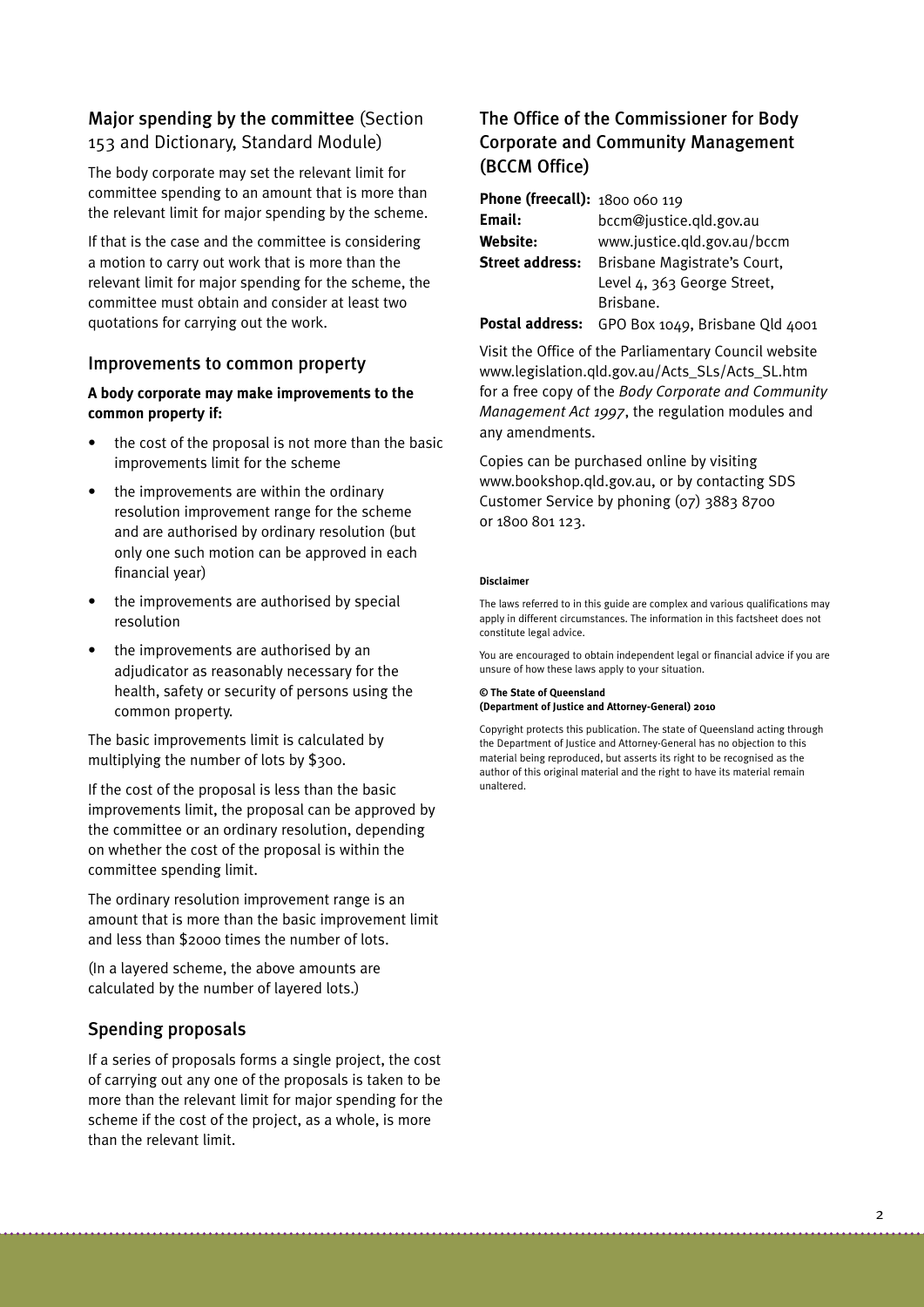# Authorisation for spending by committee



### Relevant limits

#### **For committee spending**

- the amount last set as the relevant limit for committee spending by ordinary resolution of the body corporate at a general meeting or
- \$200 x the number of lots in the scheme.

#### **For major spending**

• the amount last set as the relevant limit for major spending by ordinary resolution of the body corporate at a general meeting, or the lesser of \$1100 x the number of lots in the scheme; or \$10 000.

#### **Basic improvement limits**

• \$300 x the number of lots in the scheme. (Subject to the committee spending limit)

#### **Ordinary resolution improvement range**

• an amount that is more than the basic improvement limit and less than \$2000 x the number of lots in the scheme. (may only be approved once per financial year)

#### **An amount over the ordinary resolution improvement range**

#### Special resolution.

*Please note, this flow chart is a basic guide, and the legislation should be referred to as the primary reference.*